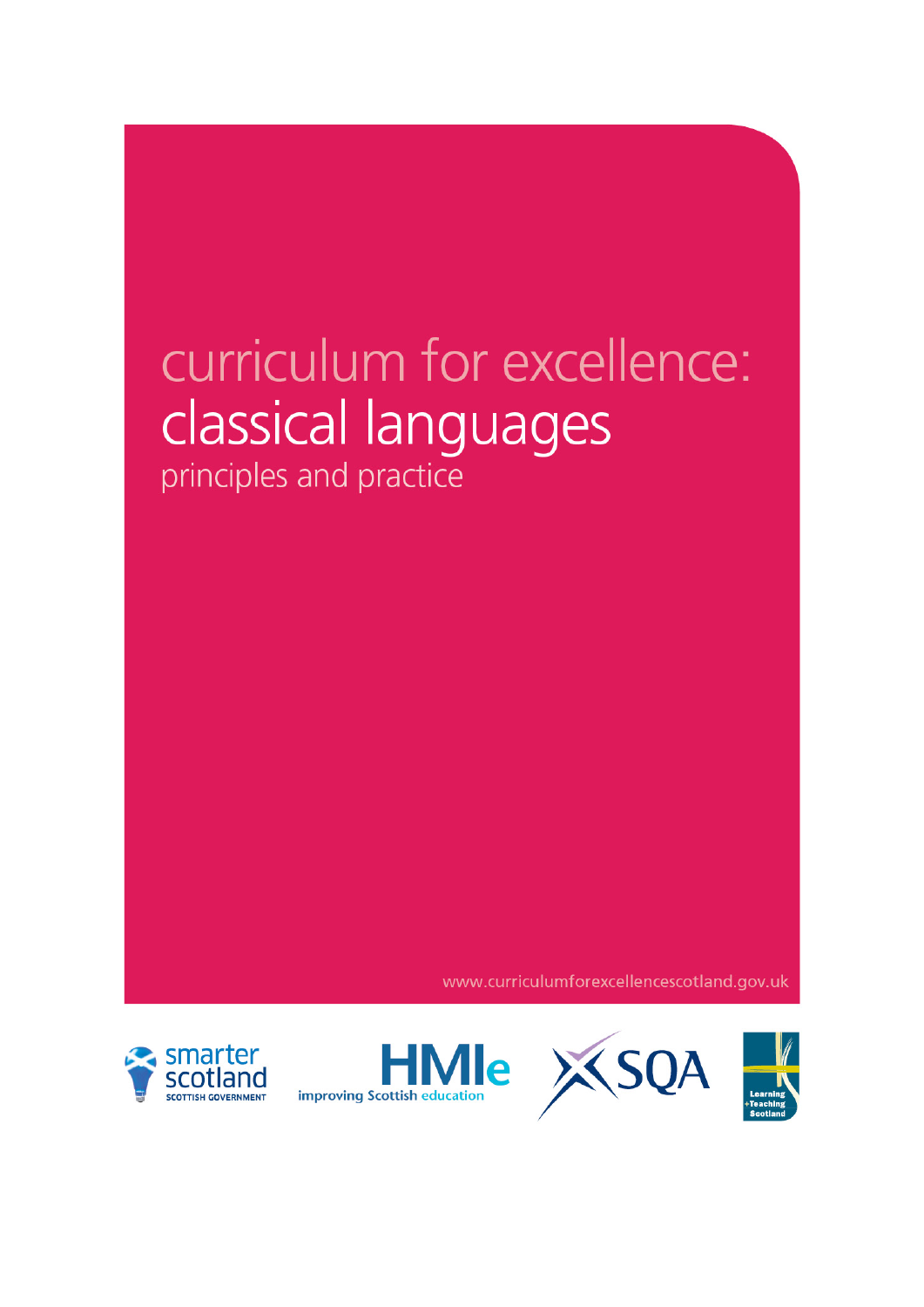## **Classical languages Principles and practice**

### **What is the value to young people of learning a classical language?**

Our ability to use language is central to our thinking and learning. This understanding lies at the heart of the classical languages experiences and outcomes. *Curriculum for Excellence* offers opportunities to develop awareness of the special, vibrant and valuable aspects of classical culture and heritage. As they learn a classical language young people will:

- develop a secure understanding of how language works and develop their capacity to communicate ideas and information in English and other languages
- exercise their intellectual curiosity by questioning, developing their understanding, thinking creatively and critically to synthesise ideas and arguments
- enhance their enjoyment and their understanding of their own and other cultures through literature and other texts.

#### *Building the Curriculum 1*

The experiences and outcomes in classical languages individually and together provide opportunities for the development of interesting and relevant coursework. One of the main themes promoted through the study of classical languages is that of culture and heritage. By studying a classical language, young people will become ever more aware of how vital parts of Scotland's culture, the arts, law, political systems and social values are both directly and indirectly linked with the classical world.

The statements of experiences and outcomes in classical languages can support lifelong learning for students of all ages; learning about the cultures of our world or about the social and political dimensions of our society will be enhanced by an awareness of the contributions made by Roman or classical Greek civilisations.

#### **How is the classical languages framework structured?**

The framework of experiences and outcomes for classical languages provides guidance for teachers on the levels of achievement expected of learners at different stages. The outcomes embody an appropriate level of proficiency at each level but do not place a ceiling on achievement. Similarly the breadth of the range of experiences allows for different rates of progression.

The outcomes in classical languages are organised into:

- translating texts
- interpretation of texts
- using knowledge about language
- culture and heritage.

Programmes in classical languages will provide broad-based learning experiences combining linguistic, cultural and heritage awareness. By integrating the experiences and outcomes from these different themes, teachers will enable young people to make connections across their learning through taking part in meaningful experiences within relevant contexts as well as across the wider curriculum. The level of achievement at the fourth level has been designed to approximate to that associated with SCQF level 4.

#### **What does this framework mean for learning and teaching in the classical languages?**

Teachers will use the flexibility afforded by the framework of the experiences and outcomes for classical languages to design and plan motivating teaching and learning experiences. These will enable young people to develop their awareness of how classical languages provide experiences and develop skills which contribute to the development of the four capacities of *Curriculum for Excellence*.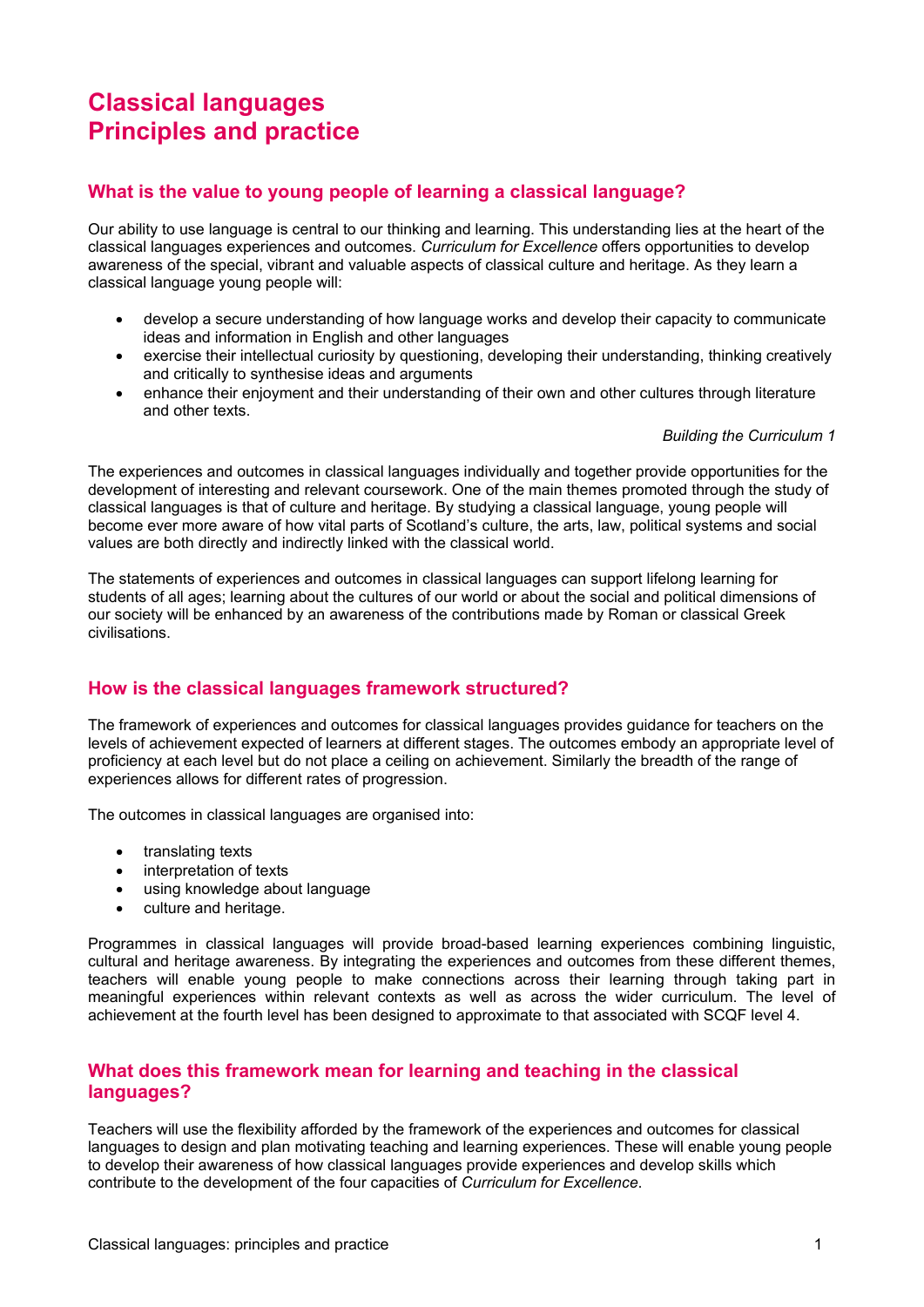Young people learning classical languages within a rich and supportive environment will enjoy a skilfully planned mix of teaching approaches including:

- both collaborative and independent working
- effective direct interactive teaching
- the use of contexts which build upon young people's own experiences
- the principles of Assessment is for Learning
- the effective use of research tools and information and communications technology.

#### **When will young people begin to learn a classical language? What does this mean for progression?**

Classical languages experiences and outcomes are offered at third and fourth levels. Although young people do not commonly begin to study a classical language before S1, some are introduced to Latin or classical Greek earlier, either through study of a discrete language or as part of a language awareness course.

A well-planned early start to classical language learning will be a positive, stimulating experience which motivates children and young people through exciting contexts and meaningful, accessible content. Activities will harness the curiosity of children for patterns, codes and mythology and will include playing games, exploring different alphabetic systems, carrying out simple instructions, and listening to or reading in translation stories from the classical world. Schools which offer this earlier start will then move children and young people towards the experiences and outcomes described at third level. This will provide them with stimulating opportunities for early achievement of some or all of the outcomes and for depth and breadth of learning.

#### **What are broad features of assessment in classical languages?**

Assessment in classical languages will focus on children and young people's knowledge and understanding of the language they select for study and of its culture and heritage, on their skills in analysing, translating and interpreting literary texts, and on their abilities in using and applying what they have learned in different contexts.

Teachers will gather evidence of children and young people's progress as part of day-to-day learning during individual and collaborative activities. The use of specific assessment tasks will also be helpful in assessing progress. Children and young people will demonstrate progress in a number of ways, and approaches to assessment should identify the extent to which they can apply the skills they have been developing. For example:

- How well do they deal with translating and interpreting texts?
- To what extent do they show their understanding of how the language works, its vocabulary and its language structures?
- Do they demonstrate a growing appreciation of the culture and heritage of the classical world?

Progression in knowledge, understanding and skills will be demonstrated through the abilities of young people in dealing with texts of increasing length and complexity, in giving longer and more complex responses in writing, and by showing increasing confidence in carrying out tasks with reducing levels of support. Approaches to assessment should also provide evidence of enjoyment, curiosity, and thinking and analytical skills. They will include identifying the extent to which children and young people apply their classical language skills in other areas of their learning and daily lives, including becoming more competent communicators in English. Assessment should also link with other areas of the curriculum, inside and outside the classroom, offering children and young people opportunities to be increasingly aware of the cultural heritage and legacies of the Romans and Greeks.